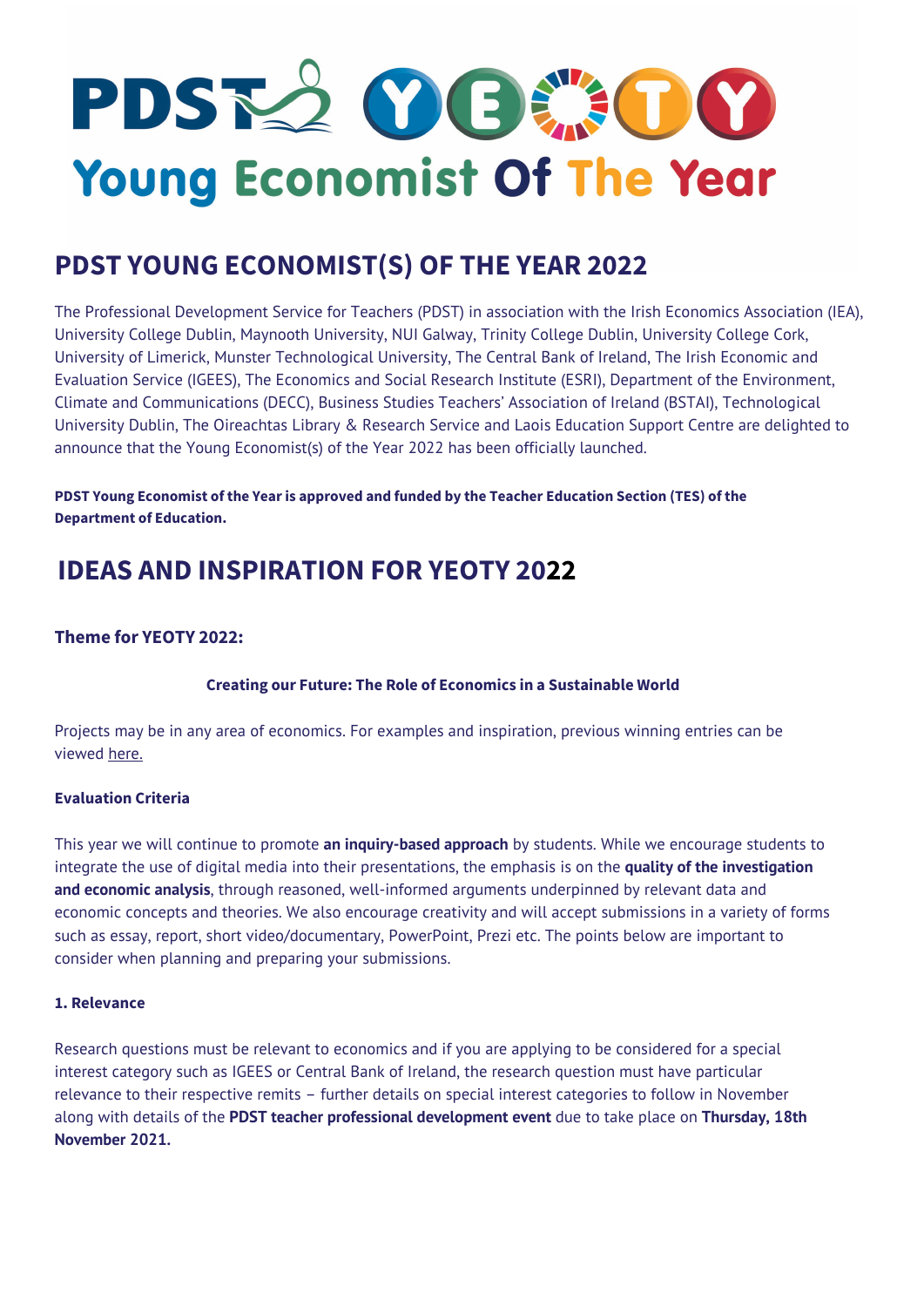- Restate the topic as well as explaining why it is important  $\bullet$
- Main points summarised  $\bullet$
- "So what" question answered i.e. recommendations, where to next etc.

#### **2. Sustainable Development Goals**



Projects must clearly link to at least one of the Sustainable Development Goals <https://www.un.org/sustainabledevelopment/sustainable-development-goals/>

#### **3. Research Question & Motivation**

Both the research question and motivation for choosing this question should be clearly stated and easy to understand **at the outset** of the project.

#### **4. Data Gathering**

- Secondary data must be relevant to the economic topic chosen, current and referenced accurately see resources [Scoilnet.ie.](https://www.scoilnet.ie/fileadmin/user_upload/IrishEconomicAssociation_CITATION.pdf) Other useful information may be found in "Appendix A:Guidance on Referencing Sources of Information" in Leaving Certificate Economics – Guidelines to support the Research Study (NCCA, 2021) available at [curriculumonline.ie](https://curriculumonline.ie/Senior-cycle/Senior-Cycle-Subjects/Economics/)
- Primary data must be current and relevant to the topic.  $\bullet$

#### **5. Analysis of Data**

Students should clearly articulate the useful information discovered from the data that may be used to inform the conclusion and demonstrate support for any decision-making.

#### **6. Findings**

Should include a summary of the analysis that either answers the research question or compels deeper or further investigation.

#### **7. Conclusion**

#### **8. Presentation**

The presentation should be clear, informative and engaging. Information should be accurate and referenced appropriately where relevant.

Please note: We will also have a separate **"Creativity in Economics"** category where we welcome submissions on explanations/illustrations/explorations of economic concepts that are articulated via animations, mind-map, visual presentation, poems, raps etc.

## **ENQUIRIES**

Please email all enquiries to [youngeconomist@pdst.ie](mailto:youngeconomist@pdst.ie)

#### **CLOSING DATE FOR RECEIPT OF ENTRIES**

On or before **Tuesday, 15th March 2022 @ 6 p.m.**

### **SUBMISSION OF ENTRIES Details of how to submit entries will be available on PDST website and at [youngeconomist.ie](https://www.youngeconomist.ie/) in due course.**